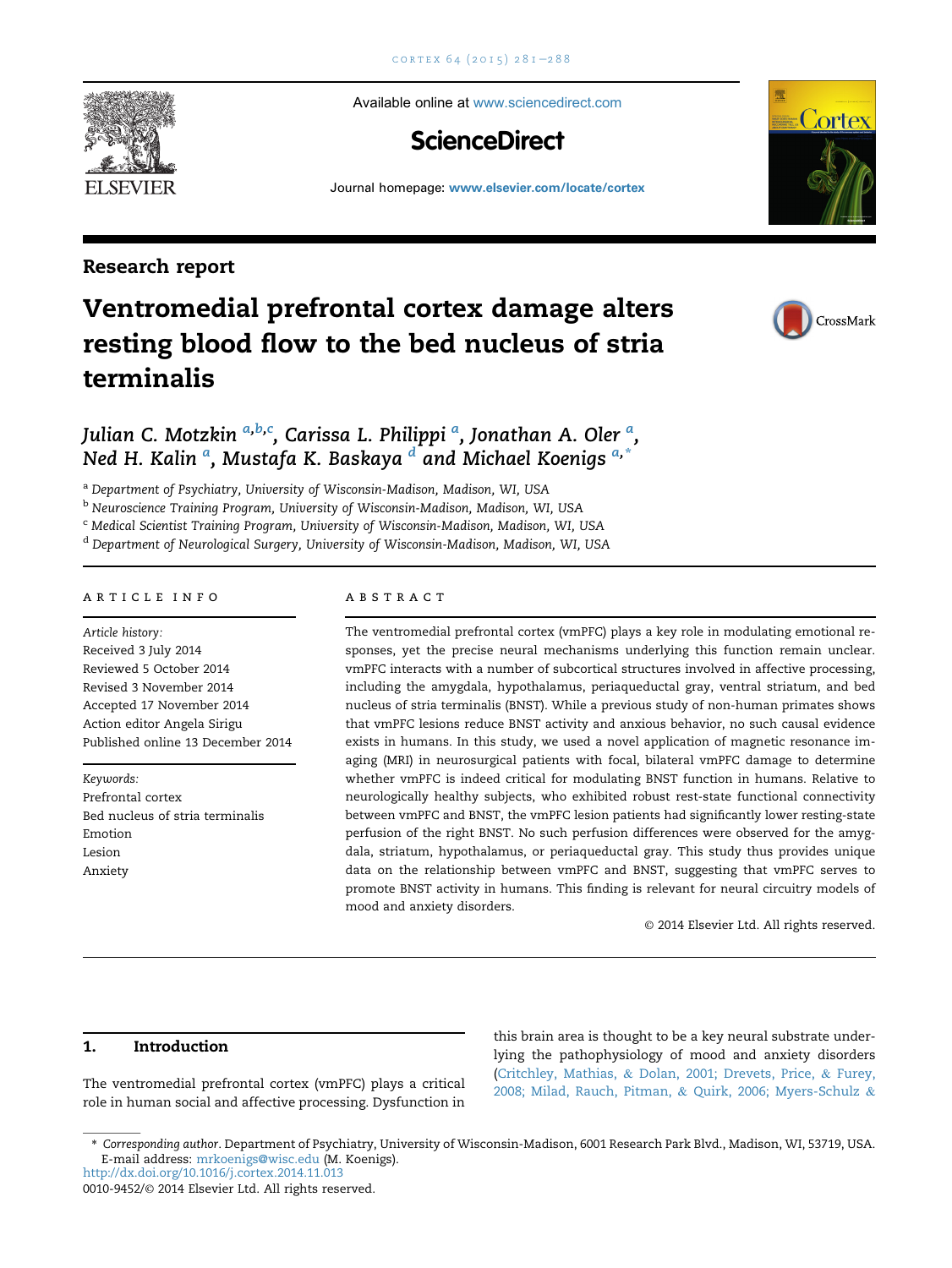<span id="page-1-0"></span>[Koenigs, 2012; Price, 1999\)](#page-6-0). However, the precise mechanisms by which vmPFC dysfunction contributes to affective psychopathology are not fully understood. A leading neural circuit model proposes that vmPFC serves to regulate negative affect via top-down inhibition of brain regions involved in processing negative emotion-particularly the amygdala--and that pathologically elevated levels of negative affect in mood and anxiety disorders result from deficient vmPFCmediated inhibition of amygdala activity ([Milad et al., 2006;](#page-7-0) [Quirk](#page-7-0) & [Gehlert, 2003; Rauch, Shin,](#page-7-0) & [Phelps, 2006\)](#page-7-0). While this model is consistent with a considerable body of anatomical, behavioral, and neurophysiological data from rodent fear conditioning paradigms [\(Milad et al., 2006\)](#page-7-0), studies of human lesion patients suggest a more complex role of vmPFC in affective function. For instance, although vmPFC lesion patients exhibit increased amygdala activity in response to aversive stimuli [\(Motzkin et al., 2015\)](#page-7-0), vmPFC damage has been shown to reduce the likelihood of developing PTSD and depression ([Koenigs, Huey, Calamia, et al., 2008;](#page-7-0) [Koenigs, Huey, Raymont, et al., 2008\)](#page-7-0). These findings suggest that vmPFC may coordinate multiple neural processes critical for the expression of negative affect in humans. Beyond topdown inhibition of amygdala, vmPFC may also modulate activity in other regions, such as the bed nucleus of the stria terminalis (BNST).

The BNST is a basal forebrain structure that is considered to be a component of the "extended amygdala" complex, in light of similarities in development, connectivity, and cytoarchitecture to the adjacent central nucleus of the amygdala [\(Heimer, Harlan, Alheid, Garcia,](#page-7-0) & [de Olmos, 1997\)](#page-7-0). The BNST and vmPFC are strongly interconnected ([Avery](#page-6-0) [et al., 2014\)](#page-6-0), and BNST activity has been linked to anxietyrelated behavior [\(Davis](#page-6-0) & [Whalen, 2001; Kalin, Shelton, Fox,](#page-6-0) [Oakes,](#page-6-0) & [Davidson, 2005; Mobbs et al., 2010; Somerville,](#page-6-0)

[Wagner, et al., 2013; Somerville, Whalen,](#page-6-0) & [Kelley, 2010;](#page-6-0) [Straube, Mentzel,](#page-6-0) & [Miltner, 2007; Walker, Toufexis,](#page-6-0) & [Davis,](#page-6-0) [2003\)](#page-6-0). Moreover, a previous neuroimaging study in nonhuman primates found that bilateral orbitofrontal cortex (OFC) lesions (which included regions of vmPFC) were associated with reduced BNST metabolism and reduced anxious behavior in a human intruder paradigm [\(Fox et al., 2010; Kalin,](#page-7-0) [Shelton,](#page-7-0) & [Davidson, 2007](#page-7-0)). In addition, across the lesioned and non-lesioned monkeys, the level of BNST metabolism positively correlated with the degree of anxious behavior. These findings suggest that vmPFC/OFC may play a crucial role in generating or maintaining negative affect by promoting BNST activity. To explore this hypothesis in humans, we employed a magnetic resonance imaging (MRI) measure of resting cerebral blood flow (CBF) in a sample of neurosurgical patients with circumscribed bilateral vmPFC lesions. We hypothesized that, consistent with the results of the non-human primate study ([Fox et al., 2010\)](#page-7-0), humans with bilateral vmPFC damage would exhibit reduced BNST blood perfusion, which would in turn correlate with self-report measures of negative affect and anxiety. Furthermore, we used rest-state fMRI in the healthy adult comparison group to assess functional connectivity between BNST and vmPFC.

#### 2. Methods

#### 2.1. Participants

The lesion group consisted of four adult neurosurgical patients with extensive bilateral parenchymal damage, largely confined to the vmPFC-defined as the medial one-third of the orbital surface and the ventral one-third of the medial surface of prefrontal cortex, bilaterally (Fig. 1). Each of the four



Fig. 1 - Lesion overlap of vmPFC patients. Color indicates the number of overlapping lesions at each voxel. All vmPFC patients had damage to the medial one-third of the OFC and the ventral one-third of medial surface of prefrontal cortex, bilaterally. This area includes Brodmann areas 11, 12, 24, 25, 32, and the medial portion of 10 below the level of the genu of the corpus callosum, as well as subjacent white matter.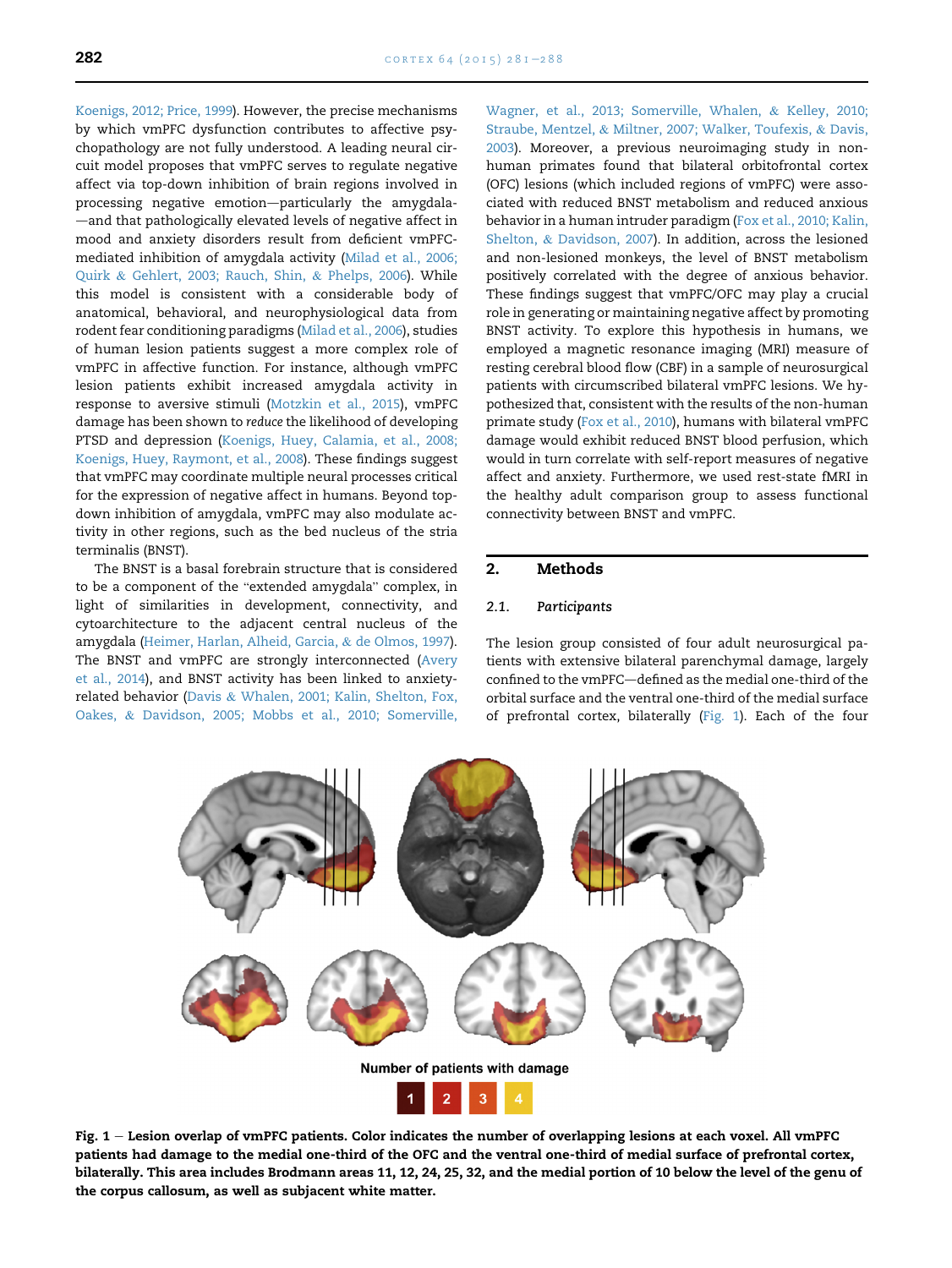patients underwent surgical resection of a large anterior cranial fossa meningioma via craniotomy. Initial clinical presentations included subtle or obvious personality changes over several months preceding surgery. On post-surgical MRI, although vasogenic edema largely resolved, there were persistent  $T_2$ -weighted signal changes, consistent with gliosis, in the vmPFC bilaterally. All experimental procedures were conducted more than three months after surgery, when the expected recovery was complete. At the time of testing, all patients had focal, stable MRI signal changes and resection cavities and were free of dementia and substance abuse. Nineteen healthy adults with no history of brain injury, neurological or psychiatric illness, or current use of psychoactive medication were recruited as a normal comparison (NC) group. Demographic and neuropsychological data for the vmPFC and NC groups are summarized in Table 1.

#### 2.2. MRI data acquisition

All structural and functional MRI data were acquired using a 3.0 T GE Discovery MR750 scanner equipped with an 8-channel radio-frequency head coil array (General Electric Medical Systems; Waukesha, WI). High-resolution  $T_1$ -weighted anatomical images were acquired using an inversion-recovery spoiled GRASS [SPGR] sequence (TR  $= 8.2$  msec, TE  $= 3.2$  msec,  $\alpha = 12^{\circ}$ , FOV  $= 256 \times 256$  mm, matrix  $= 256 \times 256$ , in-plane resolution =  $1 \times 1$  mm<sup>2</sup>, slice thickness = 1 mm, 1024 axial slices). To facilitate lesion segmentation, we collected a separate  $T_2$ -weighted FLAIR scan (TR = 8650 msec, TE = 136 msec,  $\alpha = 0^{\circ}$ , FOV = 220  $\times$  220 mm<sup>2</sup>, matrix = 512  $\times$  512, in-plane resolution = .43  $\times$  .43 mm<sup>2</sup>, slice thickness  $= 5$  mm, gap 1 mm, 25 axial slices).

Baseline resting CBF was estimated using a 3D fast spin echo spiral sequence with pseudocontinuous arterial spin labeling (pcASL) [\(Dai, Garcia, de Bazelaire,](#page-6-0) & [Alsop, 2008;](#page-6-0) [Okonkwo et al., 2014; Xu et al., 2010\)](#page-6-0) and background suppression for quantitative perfusion measurements  $(TR = 4653$  msec,  $TE = 10.5$  msec, post-labeling delay  $=$  1525 msec, labeling duration  $=$  1450 msec, eight interleaved spiral arms with 512 samples at 62.5 kHz bandwidth and 38 4-mm thick slices, number of excitations  $= 3$ , scan duration  $=$  4.5 min).

Whole-brain functional scans were acquired using a  $T_2^*$ weighted gradient-echo echoplanar imaging (EPI) sequence (TR = 2000 msec; TE = 22 msec;  $\alpha = 79^{\circ}$ ; FOV = 224  $\times$  224 mm<sup>2</sup>; matrix = 64  $\times$  64, in-plane resolution = 3.5  $\times$  3.5 mm<sup>2</sup>, slice

thickness  $=$  3 mm, gap  $=$  .5 mm, 38 interleaved axial oblique slices). Field maps were acquired using two separate acquisitions (TR = 600 msec, TE<sub>1</sub> = 7 msec, TE<sub>2</sub> = 10 msec,  $\alpha = 60^{\circ}$ , FOV = 240  $\times$  240 mm<sup>2</sup>, matrix = 256  $\times$  128, slice thickness  $= 4$  mm, 33 axial oblique slices). Rest-state functional images were collected while subjects lay still and awake, passively viewing a fixation cross for 5 min. Scans were acquired in the following order: pcASL, field map, rest, task, T1, T2-FLAIR. The fMRI task data from this scan session are presented in separate manuscripts [\(Motzkin et al., 2014,](#page-7-0) [2015](#page-7-0)).

#### 2.3. Lesion segmentation and image normalization

Individual vmPFC lesions were visually identified and manually segmented on the  $T_1$ -weighted images. Lesion boundaries were drawn to include areas with gross tissue damage or abnormal signal characteristics on  $T_1$  or  $T_2$  FLAIR images.  $T_1$ weighted images were skull-stripped, rigidly co-registered with a functional volume from each subject, then diffeomorphically aligned to the Montreal Neurological Institute (MNI) coordinate system using a Symmetric Normalization (SyN) algorithm [\(Avants](#page-6-0) & [Gee, 2004](#page-6-0)) with constrained costfunction masking to prevent warping of tissue within the lesion mask ([Brett, Leff, Rorden,](#page-6-0) & [Ashburner, 2001\)](#page-6-0). We created the lesion overlap map ([Fig. 1\)](#page-1-0) by computing the sum of aligned binary lesion masks for all four vmPFC patients.

#### 2.4. Cerebral perfusion analysis

Quantitative CBF images from pcASL were rigidly co-registered with a  $T_2^*$ -weighted EPI volume from the task scan and normalized to MNI space. Normalized CBF volumes were scaled to whole-brain CBF (after masking out the lesion in vmPFC patients) and smoothed with a 6 mm full-width at halfmaximum (FWHM) Gaussian kernel. To test the main study hypothesis, we used regions-of-interest (ROIs) corresponding to the right and left BNST ([Fig. 2\)](#page-3-0). BNST ROIs were hand-drawn on the MNI template brain using neuroanatomical boundaries from the human brain atlas of Mai ([Mai, Assheuer,](#page-7-0) & [Paxinos,](#page-7-0) [2003](#page-7-0)). Comparing the field map data between groups, we found no significant differences in signal distortion or dropout in the region of BNST (Supplementary Fig. 1). To determine the specificity of between-group differences, we also examined group differences in mean unscaled whole-brain CBF, as well as differences in scaled CBF for additional subcortical ROIs that

| Table $1$ $-$ Subject characteristics. |  |
|----------------------------------------|--|
|----------------------------------------|--|

|                 | Age       | Sex         | Edu       | IQ           | Pos Aff   | Neg Aff   | BDI-II   | STAI-T    |
|-----------------|-----------|-------------|-----------|--------------|-----------|-----------|----------|-----------|
| vmPFC $(n = 4)$ | 58.5(6.2) | 3 M<br>1 F  | 15.5(4.1) | 103.8 (12.4) | 36(8.4)   | 17.0(8.7) | 7.0(3.2) | 34.3(9.5) |
| $NC(n = 19)$    | 51.7(9.9) | 11 M<br>8 F | 17.7(3.5) | 110.9(7.2)   | 37.8(4.9) | 13.0(2.4) | 4.0(3.3) | 31.6(6.0) |
| p (vmPFC vs NC) | .16       | .63         | .51       | .25          | .56       | .73       | .11      | .44       |

Means are presented with standard deviations in parentheses. Edu, years of education; IQ, intelligence quotient estimated by the Wide Range Achievement Test 4, Blue Reading subtest [\(Wilkinson](#page-7-0) & [Robertson, 2006](#page-7-0)); Pos/Neg Aff, scores from the Positive and Negative Affect Schedule (PANAS) [\(Watson et al., 1988](#page-7-0)); BDI-II, Beck Depression Inventory-II ([Beck et al., 1996](#page-6-0)); STAI-T, trait version of the Spielberger State Trait Anxiety Inventory [\(Spielberger et al., 1983](#page-7-0)).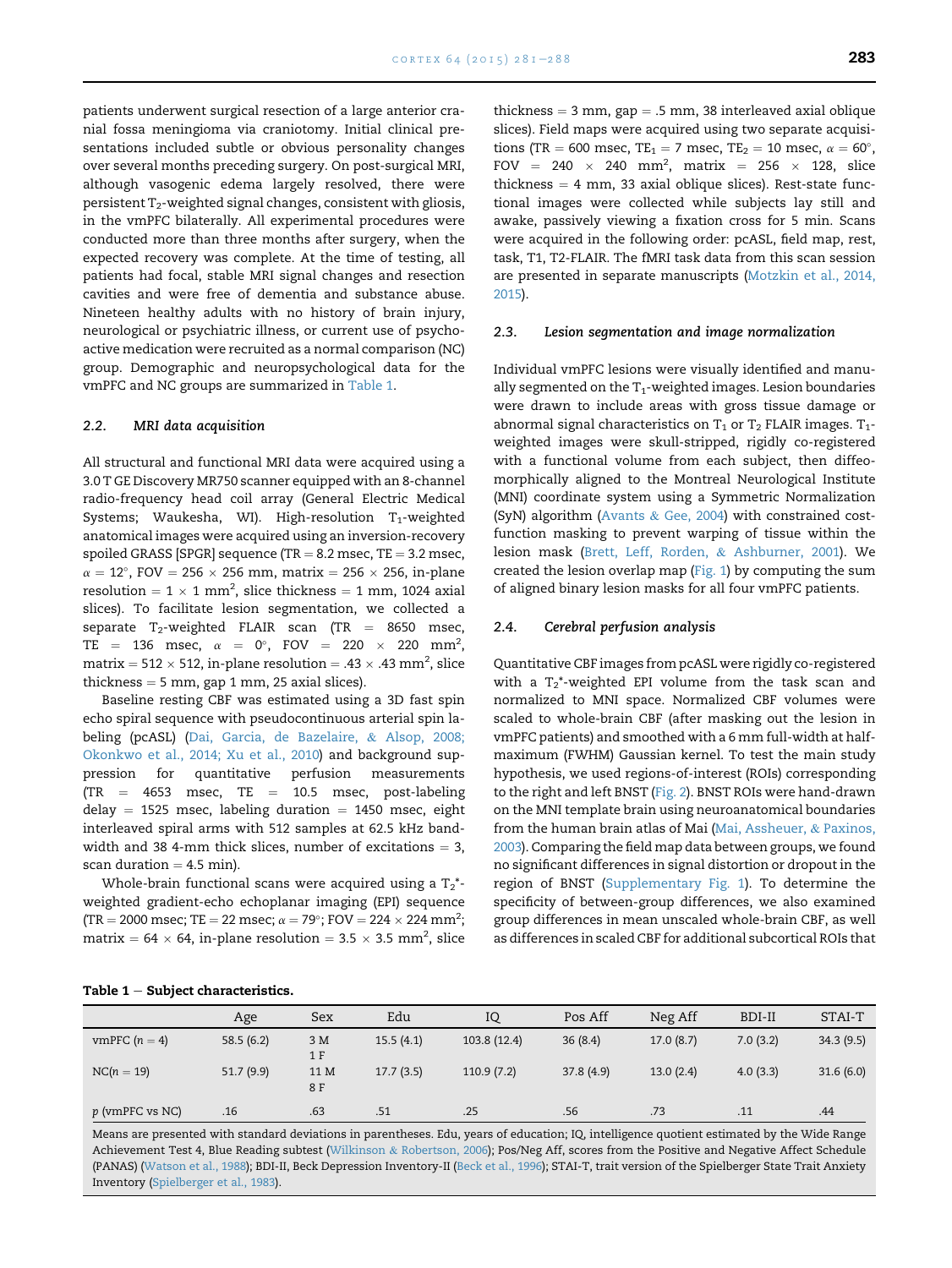<span id="page-3-0"></span>

Fig. 2 - BNST ROIs. Right (blue) and left (orange) BNST ROIs used to examine group differences in perfusion.

are known to be directly connected with vmPFC (amygdala, mediodorsal nucleus of the thalamus, hypothalamus, periaqueductal gray, and ventral striatum) as well as for several subcortical areas not densely or directly connected with vmPFC (lateral geniculate nucleus, caudate nucleus, putamen). Mediodorsal thalamus, hypothalamus, and lateral geniculate nucleus ROIs were generated using Talairach atlas labels from AFNI's built-in Talairach Daemon [\(Talairach](#page-7-0) & [Tournoux, 1988](#page-7-0)). Striatal ROIs (ventral striatum, caudate nucleus, and putamen) were generated using spheres with a radius of 3.5 mm centered on coordinates corresponding to the inferior ventral striatum, dorsal caudate, and dorsal rostral putamen ROIs reported in a previous functional connectivity study ([Di Martino et al., 2008](#page-6-0)), which was based on a large-scale meta-analysis of striatal connectivity ([Postuma](#page-7-0) & [Dagher,](#page-7-0) [2006\)](#page-7-0). The periaqueductal gray ROI was hand-drawn in MRIcron software on the group average anatomical volume in MNI template space, based on neuroanatomical boundaries from the human brain atlas of Mai [\(Mai et al., 2003\)](#page-7-0). All betweengroup comparisons were assessed using non-parametric Mann-Whitney-Wilcoxon tests.

#### 2.5. fMRI preprocessing and analysis

Rest-state fMRI data analysis was performed using AFNI (Cox, 1996) and FSL ([http://www.fmirb.ox.ac.uk/fsl/\)](http://www.fmirb.ox.ac.uk/fsl/). EPI volumes were slice time corrected using the first slice as a reference (sequential acquisition, Fourier interpolation), field map corrected [\(Jezzard](#page-7-0) & [Clare, 1999](#page-7-0)), and motion corrected by rigid body alignment to the first EPI acquisition. Next, images were deobliqued and the first three volumes were omitted from the EPI time series. Data were then motion corrected (3dvolreg) and despiked to remove extreme time series outliers. Finally, the time series data were band-pass filtered (.01 <  $f$  < .1) and spatially smoothed with a 4 mm FWHM Gaussian kernel. Two NC subjects were excluded from the rest-state analysis ( $n = 1$ ) with excessive head motion >2 mm ([Power, Barnes, Snyder,](#page-7-0) [Schlaggar,](#page-7-0) & [Petersen, 2012\)](#page-7-0),  $n = 1$  due to errors in field map correction) for a total sample size of  $n = 17$  NC subjects. Functional connectivity was assessed using the hand-drawn anatomical ROIs in right and left BNST as seeds. Functional connectivity was computed using a GLM with the mean resting-state BOLD time series extracted from each subjectspecific ROI and eight regressors of no interest, including six motion covariates, and average time series from white matter and ventricles. To further control for subject motion, volumes in which more than 10% of voxels were time series outliers were censored in the GLM. Correlation coefficients were converted to z-scores via Fisher's r-to-z transform and corrected for degrees of freedom. Resulting z-score maps were aligned to MNI space and resampled to 3 mm<sup>3</sup> isotropic resolution for subsequent second-level analyses.

To specifically examine whether the BNST ROIs used in this study exhibited significant functional connectivity with vmPFC in the NC group, we conducted a whole brain voxelwise one-sample t-test against zero using z-transformed BNST connectivity maps from each subject. Group differences in right and left BNST functional connectivity were assessing using whole-brain voxel-wise two-sample t-tests. All statistical maps were FWE-corrected for multiple comparisons across the whole brain at the cluster level ( $p_{\text{FWE}}$  < .05), using a height threshold of p < .001 ([Forman et al., 1995; Carp, 2012\)](#page-7-0). A corrected  $p_{\text{FWE}}$  < .05 was achieved using a cluster extent threshold of 37 voxels (999  $mm<sup>3</sup>$ ), calculated using Monte Carlo simulations.

#### 2.6. Relationship to anxiety measures

To investigate whether individual differences in anxiety were related to CBF in BNST, we regressed self-report measures of negative affect and anxiety on CBF values in BNST ROIs. Selfreport scales were validated measures of trait anxiety (STAI-T) ([Spielberger, Gorsuch, Lushene, Vagg,](#page-7-0) & [Jacobs, 1983\)](#page-7-0), depression (BDI) [\(Beck, Steer,](#page-6-0) & [Brown, 1996\)](#page-6-0), and negative affect (PANAS-negative) [\(Watson, Clark,](#page-7-0) & [Tellegen, 1988\)](#page-7-0). Two separate linear regression models were conducted for each measure, one examining the strength of the relationship in the NC group alone, and a second examining the relationship across both the NC and vmPFC groups together. Regression analyses were considered significant at  $p < .05$ .

#### 3. Results

The vmPFC lesion patients exhibited significantly lower perfusion in the right BNST, as compared to NC subjects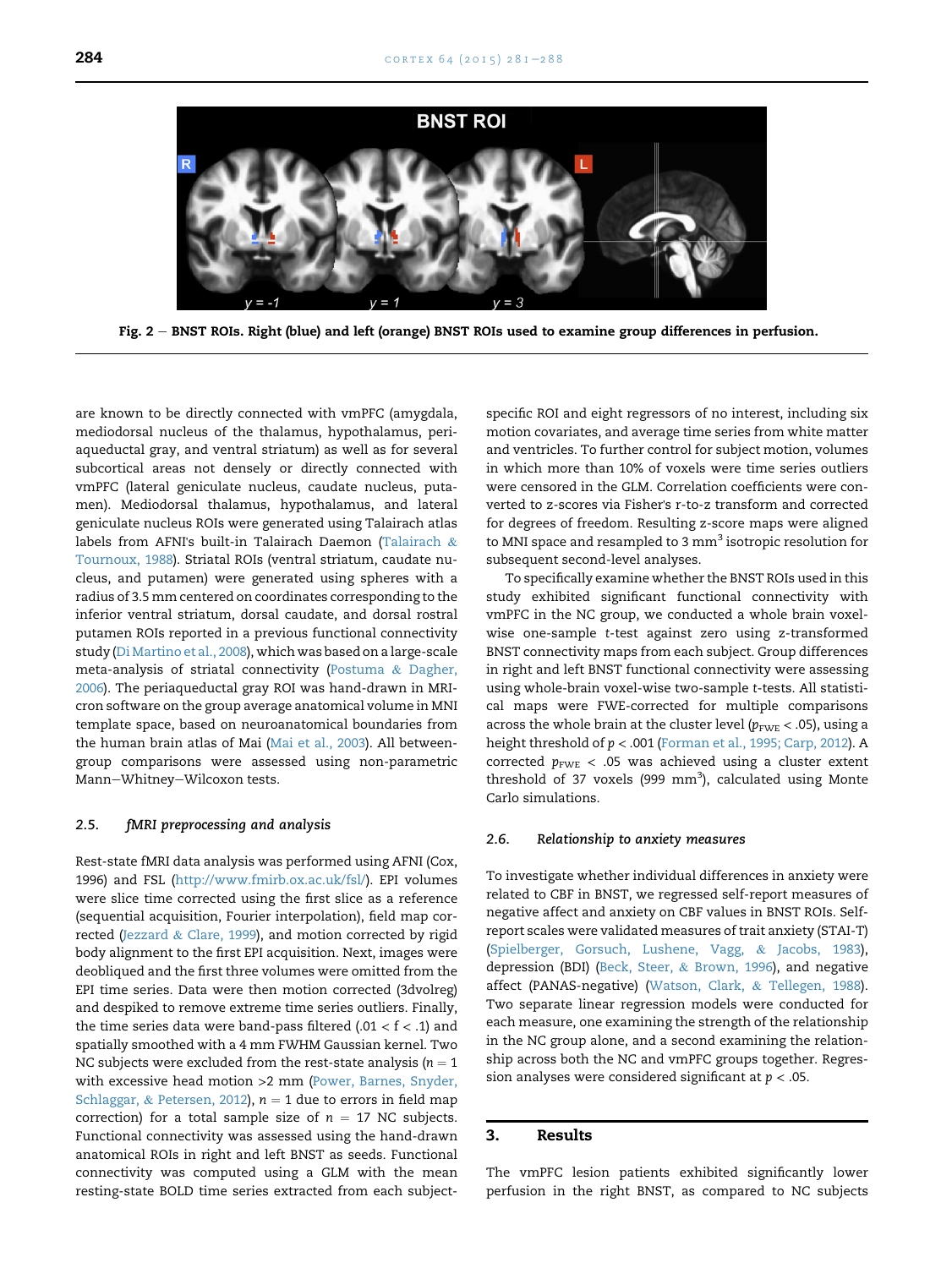| ROI                 | NC mean | NC SD. | vmPFC mean | vmPFC SD. | W  | $\mathbf{p}$ |
|---------------------|---------|--------|------------|-----------|----|--------------|
| Whole brain         | 36.30   | 8.73   | 40.09      | 13.65     | 31 | .611         |
| <b>BNST</b>         |         |        |            |           |    |              |
| L BNST              | 1.07    | .14    | 1.00       | .16       | 50 | .366         |
| R BNST              | 1.03    | .16    | .83        | .07       | 65 | .027         |
| ymPFC network       |         |        |            |           |    |              |
| L amygdala          | 1.11    | .15    | 1.23       | .11       | 20 | .162         |
| R amygdala          | 1.1     | .15    | 1.01       | .19       | 46 | .557         |
| L ventral striatum  | 1.43    | .21    | 1.31       | .13       | 51 | .324         |
| R ventral striatum  | 1.36    | .23    | 1.14       | .07       | 58 | .116         |
| L MD thalamus       | 1.28    | .09    | 1.23       | .05       | 51 | .324         |
| R MD thalamus       | 1.32    | .10    | 1.11       | .10       | 72 | .003         |
| L hypothalamus      | 1.08    | .16    | 1.01       | .09       | 46 | .557         |
| R hypothalamus      | 1.07    | .18    | .91        | .04       | 61 | .067         |
| Periaqueductal gray | .94     | .12    | .96        | .11       | 33 | .725         |
| Non-ymPFC network   |         |        |            |           |    |              |
| L caudate           | 1.24    | .21    | 1.17       | .23       | 45 | .611         |
| R caudate           | 1.29    | .22    | 1.18       | .14       | 52 | .286         |
| L putamen           | 1.26    | .23    | 1.26       | .17       | 36 | .907         |
| R putamen           | 1.32    | .23    | 1.27       | .18       | 42 | .785         |
| LGN thalamus        | 1.04    | .17    | 1.08       | .08       | 28 | .456         |
| R LGN thalamus      | 1.14    | .22    | 1.03       | .09       | 50 | .366         |

<span id="page-4-0"></span>Table  $2 - ASL$  cerebral perfusion data.

Significant group differences are in italics. L, left; R, right; BNST, bed nucleus of stria terminalis; LGN, lateral geniculate nucleus; MD, mediodorsal.

 $(W = 65, p = .027)$ , supporting the hypothesis that vmPFC plays a critical role in promoting BNST function. There was no significant difference between groups for the left BNST ( $W = 50$ ,  $p = .37$ ). Among the comparison ROIs, the groups differed in only one region-the right mediodorsal nucleus of the thalamus (W = 72,  $p = .003$ ). This unpredicted result survives Bonferroni correction for the total number of comparison ROIs  $(\alpha = .05/13 = .004)$ . Complete group ASL results are presented in Table 2. BNST ASL data for each individual subject are presented in Supplementary Fig. 2.

To further explore the observed effect of vmPFC damage on BNST blood flow, we used rest-state fMRI to determine whether the BNST ROI used in this study is functionally connected with the vmPFC among the neurologically healthy subjects. As expected, the NC subjects exhibited significant rest-state functional connectivity between the right BNST and a single 116-voxel cluster within the vmPFC (Fig. 3). Importantly, the region of significant BNST functional connectivity was located in an area in which all four vmPFC patients had substantial damage. The left BNST seed exhibited a similar pattern of rest-state connectivity in the NC group, demonstrating significantly correlated activity in two clusters (45 and 91 voxels) located within the vmPFC. In a follow-up analysis examining group differences in functional connectivity, we observed no significant group differences in right BNST connectivity with any region outside of the area damaged in the vmPFC group. We did not specifically assess functional connectivity between the BNST and vmPFC in the lesion group because all four patients had significant damage to this region.

There were no significant relationships between any of the three self-reported measures of negative affect (BDI, STAI, and PANAS) and right or left BNST CBF, either within the NC group or across the full sample (all  $p's > .10$ ).



Fig. 3 – Rest-state functional connectivity for the right and left BNST ROI in  $n = 17$  NC subjects. Significant functional connectivity was observed between the right BNST and a region of vmPFC in which all four vmPFC patients had damage (top row). A similar pattern of functional connectivity with the vmPFC was found for the left BNST ROI (bottom row). Coordinates presented (in mm) in MNI template space, thresholded at  $p_{\text{FWE}} < .05$ .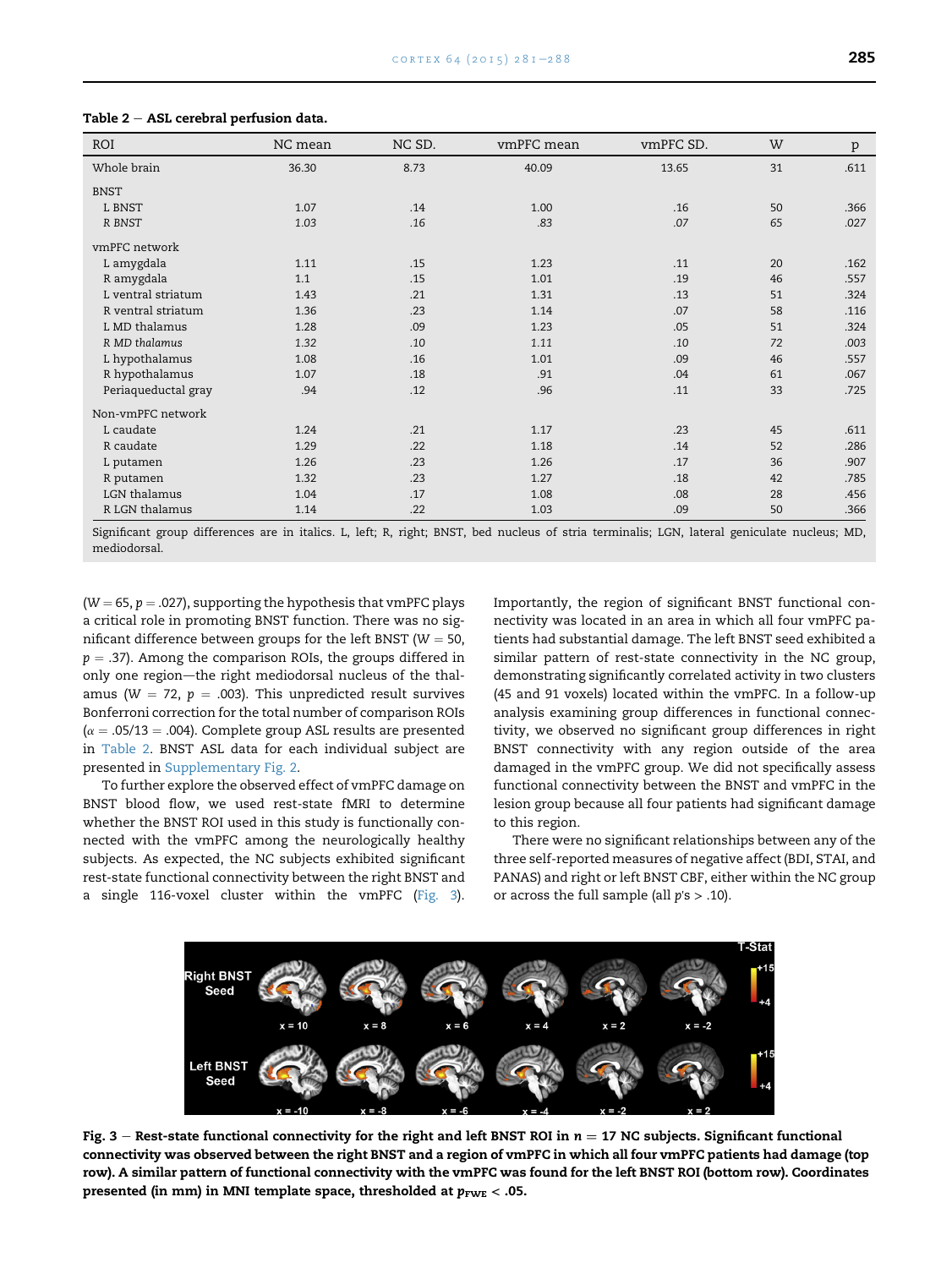#### 4. Discussion

In this study, we demonstrate a significant and rather selective reduction in right BNST perfusion in patients with bilateral vmPFC lesions. This finding supports our primary hypothesis, which was based on a non-human primate combined PET/lesion study, demonstrating reduced BNST metabolism following bilateral OFC lesions ([Fox et al., 2010\)](#page-7-0). Our study is the first to use quantitative neuroimaging in human lesion patients to show an effect of vmPFC damage on resting cerebral perfusion, thereby providing unique and novel data regarding the causal relationship between vmPFC and BNST. More specifically, our data suggest that vmPFC normally serves to promote BNST activity, which in turn could enhance behavioral and physiological components of negative emotion ([Davis](#page-6-0) & [Shi, 1999; Walker et al., 2003](#page-6-0)). This vmPFC-BNST interaction could explain in part why vmPFC damage in humans has been associated with blunted affect ([Barrash,](#page-6-0) [Tranel,](#page-6-0) & [Anderson, 2000](#page-6-0)), diminished physiological arousal to emotionally evocative stimuli [\(Damasio, Tranel,](#page-6-0) & [Damasio, 1990\)](#page-6-0), and a reduced likelihood of developing PTSD and depression ([Koenigs, Huey, Calamia, et al., 2008; Koenigs,](#page-7-0) [Huey, Raymont, et al., 2008\)](#page-7-0). A putative interaction between vmPFC and BNST is supported by our functional connectivity analysis [\(Fig. 3](#page-4-0)) as well as by previous human neuroimaging data documenting robust functional and structural connections between the two regions ([Avery et al., 2014](#page-6-0)). This vmPFC-BNST interaction could thus constitute an important addition to neural circuitry models of mood and anxiety disorders, which have predominantly focused on the role of vmPFC in inhibiting amygdala activity ([Milad et al., 2006; Quirk](#page-7-0) & [Gehlert, 2003; Rauch et al., 2006\)](#page-7-0).

The model of vmPFC-BNST interaction proposed above is based largely on previous research linking BNST activity to the expression of trait-like anxiety [\(Davis](#page-6-0) & [Whalen, 2001; Kalin](#page-6-0) [et al., 2005; Walker et al., 2003\)](#page-6-0). Unlike the amygdala, which has been implicated in rapid, time-limited fear responses consistent with orienting towards potentially threatening stimuli, BNST is thought to be involved in generating and maintaining responses consistent with sustained anxiety ([Walker et al., 2003\)](#page-7-0). Although direct axonal connections between vmPFC and BNST have not been well characterized in primates, high-resolution tracing studies in rodents have identified robust direct projections from infralimbic cortex-the putative homologue of human vmPFC-to BNST ([McDonald, Shammah-Lagnado, Shi,](#page-7-0) & [Davis, 1999\)](#page-7-0), in addition to well-documented indirect connections through other limbic regions like the amygdala, insula, and mediodorsal thalamic nucleus ([Dong, Petrovich,](#page-6-0) & [Swanson, 2001; Dong,](#page-6-0) [Petrovich, Watts, et al., 2001; McDonald et al., 1999\)](#page-6-0). Each of these areas in turn project to brainstem and hypothalamic nuclei involved in coordinating peripheral aspects of an emotional response [\(Heimer et al., 1997; Jennings et al., 2013;](#page-7-0) [Tye et al., 2011\)](#page-7-0). Together, these regions form a network well-suited for the modulation and expression of behavioral and physiological components of emotion.

Unlike the previous lesion study in non-human primates ([Fox et al., 2010\)](#page-7-0), we did not observe a significant relationship between BNST perfusion and measures of anxiety. There are several potential explanations for this null finding. One is that the ASL perfusion measure employed here may be too coarse of an index of BNST activity to correlate with specific aspects of emotional experience. Recent evidence indicates that BNST consists of distinct subregions with divergent roles in emotional expression. A study in rodents using optogenetics to activate and deactivate discrete subpopulations of BNST neurons found that focal stimulation of adjacent BNST subregions elicited opposing anxiolytic and anxiogenic effects ([Jennings et al., 2013; Kim et al., 2013\)](#page-7-0). Thus, the lack of an association between BNST perfusion and anxiety in the present may study reflect the conflicting effects of changes in blood flow on anatomically distinct and functionally antagonistic regions of BNST. Secondly, given that previous associations between BNST metabolism and anxiety phenotypes were observed using PET scanning under conditions designed to elicit anxious responses ([Fox et al.,](#page-7-0) [2010; Kalin et al., 2005\)](#page-7-0), our approach of examining resting blood flow inside the MRI environment (with no anxietyinducing stimulus) may be sufficient to detect overall differences in CBF that results from vmPFC damage, but not sensitive enough to observe the expected relationships between BNST function and anxious behavior. Finally, there was a narrow range of self-reported negative affect in our healthy adult comparison sample. All subjects were well within the subclinical range ([Beck et al., 1996; Spielberger](#page-6-0) [et al., 1983; Watson et al., 1988](#page-6-0)), which may have limited our ability to detect a correlation between individual differences in BNST perfusion and self-reported anxiety. Future work in larger samples using more robust emotion induction paradigms and a broader range of anxiety levels will be necessary to more fully elucidate the relationship between BNST activity and psychopathology.

Several additional findings warrant further consideration. One is the unpredicted effect of vmPFC damage on mediodorsal thalamus perfusion. Among all comparison ROIs, only the right mediodorsal thalamus exhibited a significant group difference. This finding can likely be explained by the fact that the mediodorsal nucleus is the region of thalamus that is the most densely interconnected with vmPFC ([Ongur](#page-7-0) & [Price, 2000](#page-7-0)). However, it is important to note that not all regions that are densely interconnected with vmPFC exhibited reductions in perfusion; no significant group differences were observed in either hemisphere for amygdala, ventral striatum, hypothalamus, or periaqueductal gray. This pattern of results suggests that vmPFC may play an especially critical role in modulating the activity of BNST and mediodorsal thalamus. Alternatively, the lack of significant findings in other brain regions could be due the small sample of vmPFC lesion patients, though the primate PET study also found no significant effect of OFC damage on amygdala metabolism [\(Fox et al., 2010](#page-7-0)). Another noteworthy finding is that the significant reductions in BNST and mediodorsal thalamus perfusion were observed only in the right hemisphere. Even in a follow-up analysis, in which we refined our BNST ROI based on statistically significant ( $p < .005$ ) functional connectivity with the region of vmPFC exhibiting maximal overlap in the patient group, we see a similar result: vmPFC lesion patients had significantly lower perfusion in right BNST (W = 64;  $p = .035$ ), whereas there was no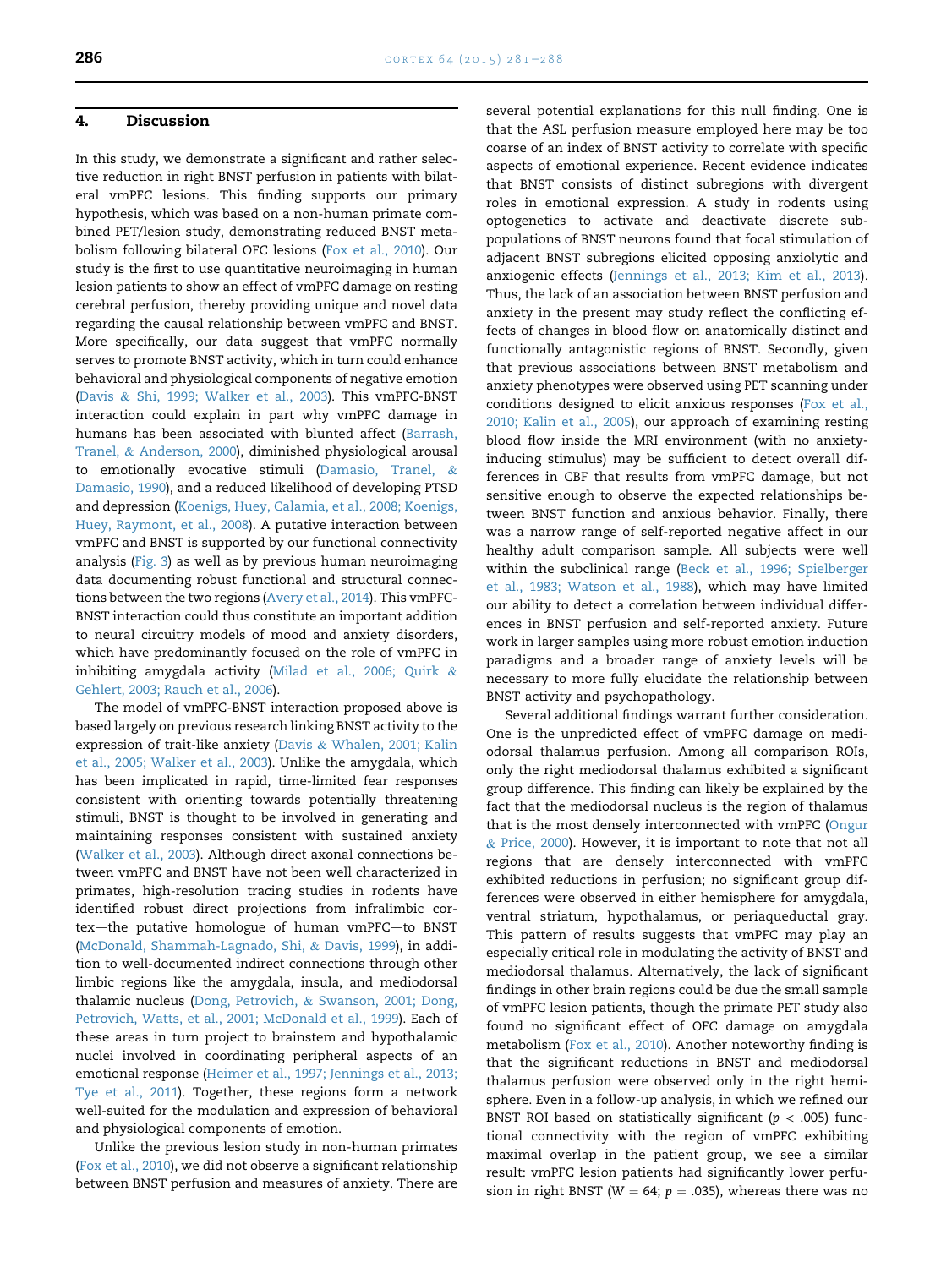<span id="page-6-0"></span>significant group difference in left BNST (W = 48;  $p = .46$ ). These lateralized effects may be due to the lesion characteristics of our vmPFC patient sample. Although all patients' lesions involved significant bilateral damage to vmPFC, each patient had slightly greater damage on the right side. Another possibility is that there may be some degree of asymmetry in the structure and function of the BNST. For example, fMRI studies have shown unilateral activation of BNST in anxiety-inducing paradigms ([Somerville, Whalen,](#page-7-0) & [Kelley, 2010; Somerville, Wagner, et al., 2013; Straube et al.,](#page-7-0) [2007\)](#page-7-0). Moreover, consistent with our findings, the PET study of non-human primates with bilateral OFC lesions reported a significant reduction in the metabolism of right, but not left, BNST ([Fox et al., 2010\)](#page-7-0). Future work in larger patient samples with more heterogeneous vmPFC lesions could more conclusively determine the link between lateralization of vmPFC damage and BNST perfusion.

The sample size of vmPFC lesion patients was somewhat limited ( $n = 4$ ). For this study, we employed extremely stringent selection criteria for our target group; lesions had to involve substantial portions of vmPFC bilaterally, but could not extend significantly outside vmPFC. Furthermore, because the study involved fMRI, we could not include patients with metallic implants, such as aneurysm clips. To meet these criteria, we selected a group of patients who had all undergone surgical resection of large orbital meningiomas. So, although our sample size may be small by conventional vmPFC lesion patient standards (which typically feature  $n = 5$  to  $n = 12$  vmPFC lesion patients), it is unique with respect to the homogeneity of etiology, uniformity and selectivity of bilateral vmPFC lesions, and compatibility with MRI.

One limitation of the present study is the single neuroimaging measure (ASL) used to index BNST activity. Because resting CBF is tightly coupled to cerebral metabolism [\(Fox](#page-7-0)  $\&$ [Raichle, 1986\)](#page-7-0), ASL can be interpreted as a proxy measure of cerebral metabolism-and hence underlying neural activi-ty-similar to PET ([Okonkwo et al., 2014; Xu et al., 2010](#page-7-0)). However, the ASL data in this study only indicate resting state perfusion. Future fMRI studies could build upon the present results by determining whether vmPFC damage also diminishes stimulus-evoked BNST activity in anxiogenic tasks (Alvarez, Chen, Bodurka, Kaplan, & Grillon, 2011; Grupe, Oathes, & Nitschke, 2013; Somerville et al., 2013).

In sum, through a unique application of ASL cerebral perfusion imaging in patients with bilateral vmPFC lesions, we have demonstrated a role for vmPFC in promoting BNST function. This finding corroborates non-human primate data and yields novel insight on the brain circuitry underlying human emotion. Future work will be needed to more fully elucidate the role of vmPFC in the modulation of BNST function, as this circuit may be central to the dysregulated affect associated with anxious psychopathology.

### Funding

This work was supported by grants from the National Institutes of Health (R01MH101162, T32GM007507, T32GM008692, T32MH018931).

## Conflicts of interest

The authors declare no potential conflicts of interest.

### Supplementary data

Supplementary data related to this article can be found at <http://dx.doi.org/10.1016/j.cortex.2014.11.013>.

#### references

- [Alvarez, R. P., Chen, G., Bodurka, J., Kaplan, R., & Grillon, C. \(2011\).](http://refhub.elsevier.com/S0010-9452(14)00382-7/sref1) [Phasic and sustained fear in humans elicits distinct patterns](http://refhub.elsevier.com/S0010-9452(14)00382-7/sref1) [of brain activity.](http://refhub.elsevier.com/S0010-9452(14)00382-7/sref1) NeuroImage, 55(1), 389-[400.](http://refhub.elsevier.com/S0010-9452(14)00382-7/sref1)
- [Avants, B., & Gee, J. C. \(2004\). Geodesic estimation for large](http://refhub.elsevier.com/S0010-9452(14)00382-7/sref2) [deformation anatomical shape averaging and interpolation.](http://refhub.elsevier.com/S0010-9452(14)00382-7/sref2) NeuroImage, 23[\(Suppl. 1\), S139](http://refhub.elsevier.com/S0010-9452(14)00382-7/sref2)-[S150.](http://refhub.elsevier.com/S0010-9452(14)00382-7/sref2)
- [Avery, S. N., Clauss, J. A., Winder, D. G., Woodward, N.,](http://refhub.elsevier.com/S0010-9452(14)00382-7/sref3) [Heckers, S., & Blackford, J. U. \(2014\). BNST neurocircuitry in](http://refhub.elsevier.com/S0010-9452(14)00382-7/sref3) humans. [NeuroImage, 91C](http://refhub.elsevier.com/S0010-9452(14)00382-7/sref3), 311-[323](http://refhub.elsevier.com/S0010-9452(14)00382-7/sref3).
- [Barrash, J., Tranel, D., & Anderson, S. W. \(2000\). Acquired](http://refhub.elsevier.com/S0010-9452(14)00382-7/sref4) [personality disturbances associated with bilateral damage to](http://refhub.elsevier.com/S0010-9452(14)00382-7/sref4) [the ventromedial prefrontal region.](http://refhub.elsevier.com/S0010-9452(14)00382-7/sref4) Developmental [Neuropsychology, 18](http://refhub.elsevier.com/S0010-9452(14)00382-7/sref4)(3), 355-[381.](http://refhub.elsevier.com/S0010-9452(14)00382-7/sref4)
- [Beck, A. T., Steer, R. A., & Brown, G. K. \(1996\).](http://refhub.elsevier.com/S0010-9452(14)00382-7/sref5) Manual for the beck depression inventory-II[. San Antonio, TX: Psychological](http://refhub.elsevier.com/S0010-9452(14)00382-7/sref5) [Corporation.](http://refhub.elsevier.com/S0010-9452(14)00382-7/sref5)
- [Brett, M., Leff, A. P., Rorden, C., & Ashburner, J. \(2001\). Spatial](http://refhub.elsevier.com/S0010-9452(14)00382-7/sref6) [normalization of brain images with focal lesions using cost](http://refhub.elsevier.com/S0010-9452(14)00382-7/sref6) [function masking.](http://refhub.elsevier.com/S0010-9452(14)00382-7/sref6) NeuroImage, 14(2), 486-[500.](http://refhub.elsevier.com/S0010-9452(14)00382-7/sref6)
- [Carp, J. \(2012\). The secret lives of experiments: methods reporting](http://refhub.elsevier.com/S0010-9452(14)00382-7/sref7) [in the fMRI literature.](http://refhub.elsevier.com/S0010-9452(14)00382-7/sref7) NeuroImage,  $63(1)$ ,  $289-300$ .
- [Critchley, H. D., Mathias, C. J., & Dolan, R. J. \(2001\). Neural activity](http://refhub.elsevier.com/S0010-9452(14)00382-7/sref8) [in the human brain relating to uncertainty and arousal during](http://refhub.elsevier.com/S0010-9452(14)00382-7/sref8) [anticipation.](http://refhub.elsevier.com/S0010-9452(14)00382-7/sref8) Neuron, 29(2), 537-[545](http://refhub.elsevier.com/S0010-9452(14)00382-7/sref8).
- [Dai, W., Garcia, D., de Bazelaire, C., & Alsop, D. C. \(2008\).](http://refhub.elsevier.com/S0010-9452(14)00382-7/sref9) [Continuous flow-driven inversion for arterial spin labeling](http://refhub.elsevier.com/S0010-9452(14)00382-7/sref9) [using pulsed radio frequency and gradient fields.](http://refhub.elsevier.com/S0010-9452(14)00382-7/sref9) Magnetic [Resonance in Medicine: Official Journal of the Society of Magnetic](http://refhub.elsevier.com/S0010-9452(14)00382-7/sref9) [Resonance in Medicine/Society of Magnetic Resonance in Medicine,](http://refhub.elsevier.com/S0010-9452(14)00382-7/sref9) 60[\(6\), 1488](http://refhub.elsevier.com/S0010-9452(14)00382-7/sref9)-[1497](http://refhub.elsevier.com/S0010-9452(14)00382-7/sref9).
- [Damasio, A. R., Tranel, D., & Damasio, H. \(1990\). Individuals with](http://refhub.elsevier.com/S0010-9452(14)00382-7/sref10) [sociopathic behavior caused by frontal damage fail to respond](http://refhub.elsevier.com/S0010-9452(14)00382-7/sref10) [autonomically to social stimuli.](http://refhub.elsevier.com/S0010-9452(14)00382-7/sref10) Behavioural Brain Research,  $41(2)$ ,  $81-94$ .
- [Davis, M., & Shi, C. \(1999\). The extended amygdala: are the central](http://refhub.elsevier.com/S0010-9452(14)00382-7/sref11) [nucleus of the amygdala and the bed nucleus of the stria](http://refhub.elsevier.com/S0010-9452(14)00382-7/sref11) [terminalis differentially involved in fear versus anxiety?](http://refhub.elsevier.com/S0010-9452(14)00382-7/sref11) [Annals of the New York Academy of Sciences, 877](http://refhub.elsevier.com/S0010-9452(14)00382-7/sref11), 281-[291](http://refhub.elsevier.com/S0010-9452(14)00382-7/sref11).
- [Davis, M., & Whalen, P. J. \(2001\). The amygdala: vigilance and](http://refhub.elsevier.com/S0010-9452(14)00382-7/sref12) emotion. [Molecular Psychiatry, 6](http://refhub.elsevier.com/S0010-9452(14)00382-7/sref12)(1), 13-[34.](http://refhub.elsevier.com/S0010-9452(14)00382-7/sref12)
- [Di Martino, A., Scheres, A., Margulies, D. S., Kelly, A. M.,](http://refhub.elsevier.com/S0010-9452(14)00382-7/sref13) [Uddin, L. Q., Shehzad, Z., et al. \(2008\). Functional connectivity](http://refhub.elsevier.com/S0010-9452(14)00382-7/sref13) [of human striatum: a resting state FMRI study.](http://refhub.elsevier.com/S0010-9452(14)00382-7/sref13) Cerebral Cortex, 18[\(12\), 2735](http://refhub.elsevier.com/S0010-9452(14)00382-7/sref13)-[2747](http://refhub.elsevier.com/S0010-9452(14)00382-7/sref13).
- [Dong, H. W., Petrovich, G. D., & Swanson, L. W. \(2001\).](http://refhub.elsevier.com/S0010-9452(14)00382-7/sref14) [Topography of projections from amygdala to bed nuclei of the](http://refhub.elsevier.com/S0010-9452(14)00382-7/sref14) stria terminalis. Brain Research Reviews,  $38(1-2)$ ,  $192-246$  $192-246$ .
- [Dong, H. W., Petrovich, G. D., Watts, A. G., & Swanson, L. W.](http://refhub.elsevier.com/S0010-9452(14)00382-7/sref15) [\(2001\). Basic organization of projections from the oval and](http://refhub.elsevier.com/S0010-9452(14)00382-7/sref15) [fusiform nuclei of the bed nuclei of the stria terminalis in](http://refhub.elsevier.com/S0010-9452(14)00382-7/sref15) adult rat brain. [Journal of Comparative Neurology, 436](http://refhub.elsevier.com/S0010-9452(14)00382-7/sref15)(4),  $430 - 455$  $430 - 455$  $430 - 455$ .